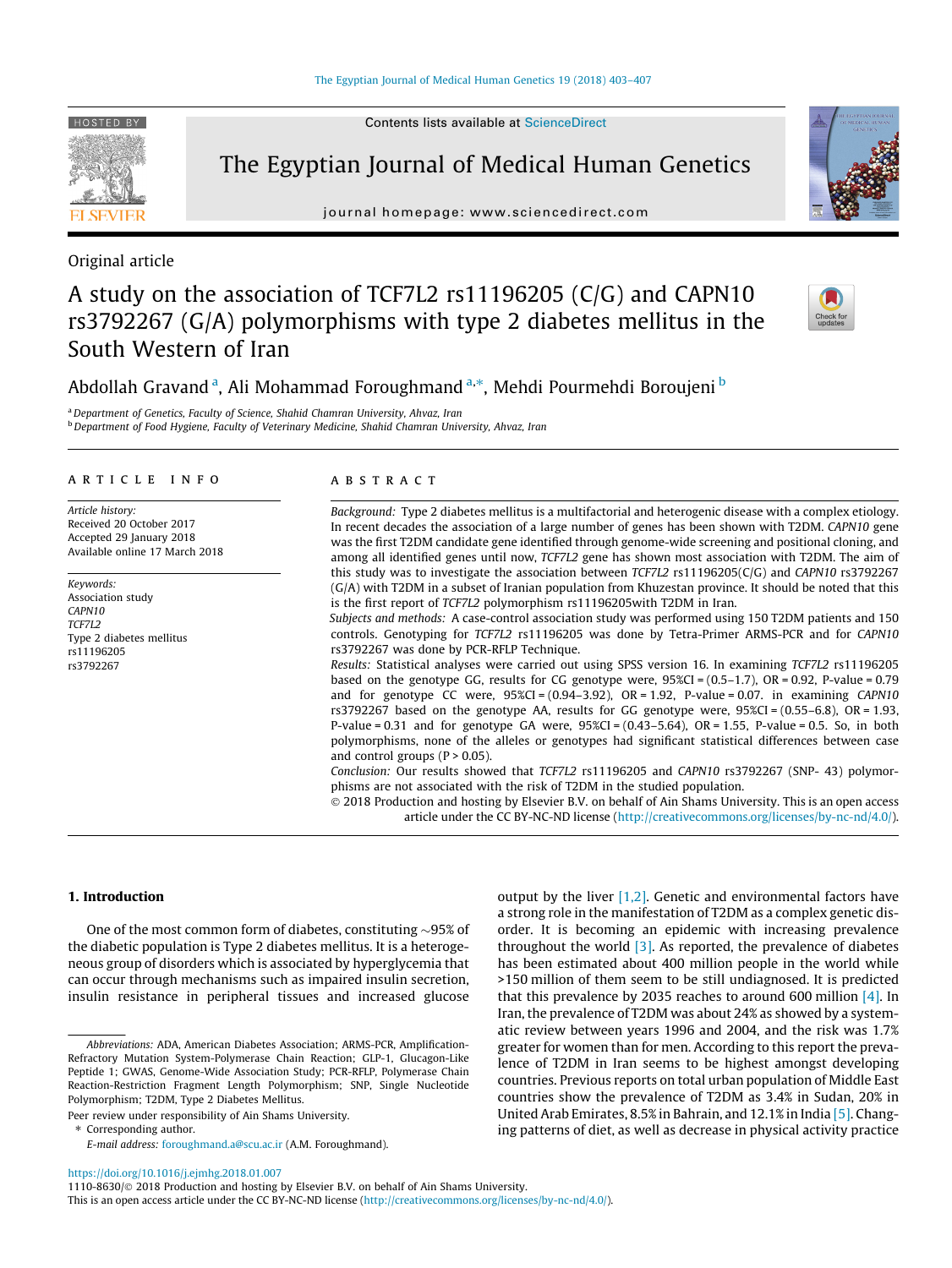<span id="page-1-0"></span>can be one of the best likely explanations for the growing increase in T2DM prevalence observed over the past decades. However, it is suggested but only in the presence of genetic risk factors, these lifestyle changes may lead to T2DM [\[6\].](#page-4-0) Great effort has been made to identify the genes which are associated with T2DM, and so far, several novel susceptibility genes have been uncovered across several ethnic groups, Using GWAS and candidate gene approaches [\[7,8\].](#page-4-0)

Common variants in TCF7L2 (transcription factor 7-like 2) gene have been identified as the strongest genetic risk factors for T2DM in multiple ethnic groups [\[9\].](#page-4-0) Initially, strong association of TCF7L2 with T2DM was reported in Icelandic people and then subsequent replication has been found in U.S and Danish populations [\[3\].](#page-4-0) TCF7L2 gene which spans about 215.9 Kb with 17 exons is located on chromosome 10q25.3. This gene encodes a transcription factor which is involved in the wnt signaling pathway. TCF7L2 gene which affects insulin secretion and glucose production, is expressed in many tissues including fat, liver and pancreatic islets of Langerhans. It has been shown that TCF7L2 gene plays a central role in coordinating the expression of proinsulin and its subsequent processing to form mature insulin [\[10,11\]](#page-4-0). rs11196205 at the TCF7L2 gene is located in intron 4 [\[12\].](#page-4-0)

Among the >40 genes related to T2DM (OMIM, 2013), the association of CAPN10 (calpain-10) gene was initially reported with diabetes in Mexican-Americans people [\[13\]](#page-4-0). Association of CAPN10 gene polymorphisms in development of T2DM in multiple ethnic groups in several case-control studies has been indicated. CAPN10 gene is located on chromosome 2q37.3, and with 15 exons spanning 31 kb, which encodes a 672 amino-acid intracellular protease [\[14\]](#page-4-0). Similar to other calpains, CAPN10 consists of an isoformspecific large subunit and a common small subunit, and was shown to act as intracellular calcium-dependent cysteine proteases in calcium-regulated signaling pathways [\[15\].](#page-4-0) Although CAPN10 is highly expressed in heart, brain, liver, kidney and pancreas, its main role is in tissues such as skeletal muscle. Howbeit insulin secretion, insulin action, insulin stimulated glucose transport and insulin stimulated glycogen synthesis are the significant metabolic activities related to the disease of an individual, evidences from the studies show that there are susceptibility genes controlling these metabolic activities and CAPN10 and its variants contribute to the metabolic activities and T2DM  $[16]$ . rs3792267(G/A) at the CAPN10 gene is located in the third intron [\[14\].](#page-4-0)

The aim of this study was investigation of association between rs11196205(C/G) at TCF7L2 gene and rs3792267(G/A) at CAPN10 with T2DM in a population from Khuzestan province, Iran.

## 2. Subjects and methods

#### 2.1. Subjects

The type of study was case-control and a total of 300 individuals, including 150 unrelated adult T2DM patients (77 men and 73 women; age  $52.51 \pm 9.15$  years) who were selected from among those referred to the Diabetes Clinic and Golestan Hospital in Ahvaz, and 150 unrelated controls (71 men and 79 women; age 56.49 ± 7.18 years) who were selected from among people referred to Valiasr Hospital in Khoramshahr and Golestan Hospital of Ahvaz (Table 1). T2DM criteria were based on the standard of ADA. According to which FPG  $\geq$  126 mg/dl or 2-hPG (2h Plasma Glu  $\cos\theta$   $\ge$  200 mg/dl or RBG (Random Blood Sugar)  $\ge$  200 mg/dl to be characterized as diabetic. People with diabetes were chosen as samples that were taking medicines to treat diabetes. For control individuals, lack of history of diabetes in the subjects and among their first-degree relatives was carefully monitored. The case and control subjects were living in Khuzestan province. The project has been approved by especial committee genetic division of Shahid Chamran university for considering the ethical issues of patients and controls who participated in sampling. Before blood sampling, both diabetic patients and healthy subjects signed the consent form to participate in this study. The present study has been carried out in accordance with the Code of Ethics of the world Medical Association (Declaration of Helsinki) for experiments in humans.

## 2.2. DNA extraction and genotyping

Leukocyte Genomic DNA was extracted from whole blood samples by non-enzymatic salting out method. All participants were genotyped for two SNPs including TCF7L2 rs11196205 (C/G) and CAPN10 rs3792267 (G/A).

## 2.2.1. TCF7L2 rs11196205

Genotyping for rs11196205 was carried out using the TETRA ARMS PCR technique and following primers were used: forward inner primer: 5'-CTGAAAGTTCTCAACATTTATAACTGCC-3' and reverse inner primer: 5'-CAACCATAACTCTCTTACATACTGGTC-3<sup>1</sup> and forward outer primer: 5'-TAGATTGTCTCCTTTTGTTTCTGCTAC-3<sup>1</sup> and reverse outer primer: 5'-TAAACATCTGACCTTGA AGCCTACC-3'.

Master Mix PCR was provided from Ampliqon Company. Using Bio-Rad thermal cycler, each PCR was performed in a volume of 25  $\mu$ l, including 2  $\mu$ l of genomic DNA, 0.75  $\mu$ l of each external primer, 2  $\mu$ l of each internal primer, 5  $\mu$ l of distilled water, and 12.5  $\mu$ l of Master mix. The size of DNA fragments amplified with these four primers for TCF7L2 (434 bp control fragment, 253 bp C allele, 235 bp G allele), was suitable for separation on 3% agarose gel. To determine the size of DNA fragment in gel the 50 bp Ladder was used.

#### 2.2.2. CAPN10 rs3792267

rs3792267 was genotyped using PCR-RFLP Technique. For this purpose, the part of CAPN10 gene that contains intended polymorphism, was amplified by PCR technique using the primer pair 5'-CACGCTTGCTGTGAAGTAATGC-3' (forward) and 5'-TGATTCC

| ٠<br>× |  |
|--------|--|
|--------|--|

Demographic and clinical characteristics of the cases and controls.

| Characteristics           |          | Cases              | Controls           | P-value   |
|---------------------------|----------|--------------------|--------------------|-----------|
| Male                      |          | 77(51.3%)          | 71(47.3%)          | P > 0.05  |
| Female                    |          | 73(48.7%)          | 79(52.7%)          | P > 0.05  |
| Ethnicity                 | Arab     | 98(65.3%)          | 96(%64)            | P > 0.05  |
|                           | non-Arab | 52(34.7%)          | 54(%36)            | P > 0.05  |
| Mean Age (years)          |          | $52.51 \pm 9.15$   | $56.49 \pm 7.18$   | P < 0.01  |
| Diabetes duration (years) |          | $6.32 \pm 3.97$    | $-$                |           |
| Mean B.M.I $(kg/m2)$      |          | $28.9 \pm 5.02$    | $26.49 \pm 4.52$   | P < 0.001 |
| $FPG$ (mg/dl)             |          | $172.15 \pm 81.4$  | $91.37 \pm 6.29$   | P < 0.001 |
| $HBA1c(\%)$               |          | $8.31 \pm 2.33$    | -                  |           |
| TG (mg/dl)                |          | $144.76 \pm 55.63$ | $122.81 \pm 56.96$ | P < 0.001 |
| $TC$ (mg/dl)              |          | $177.9 \pm 48.54$  | $184.21 \pm 53.18$ | P > 0.05  |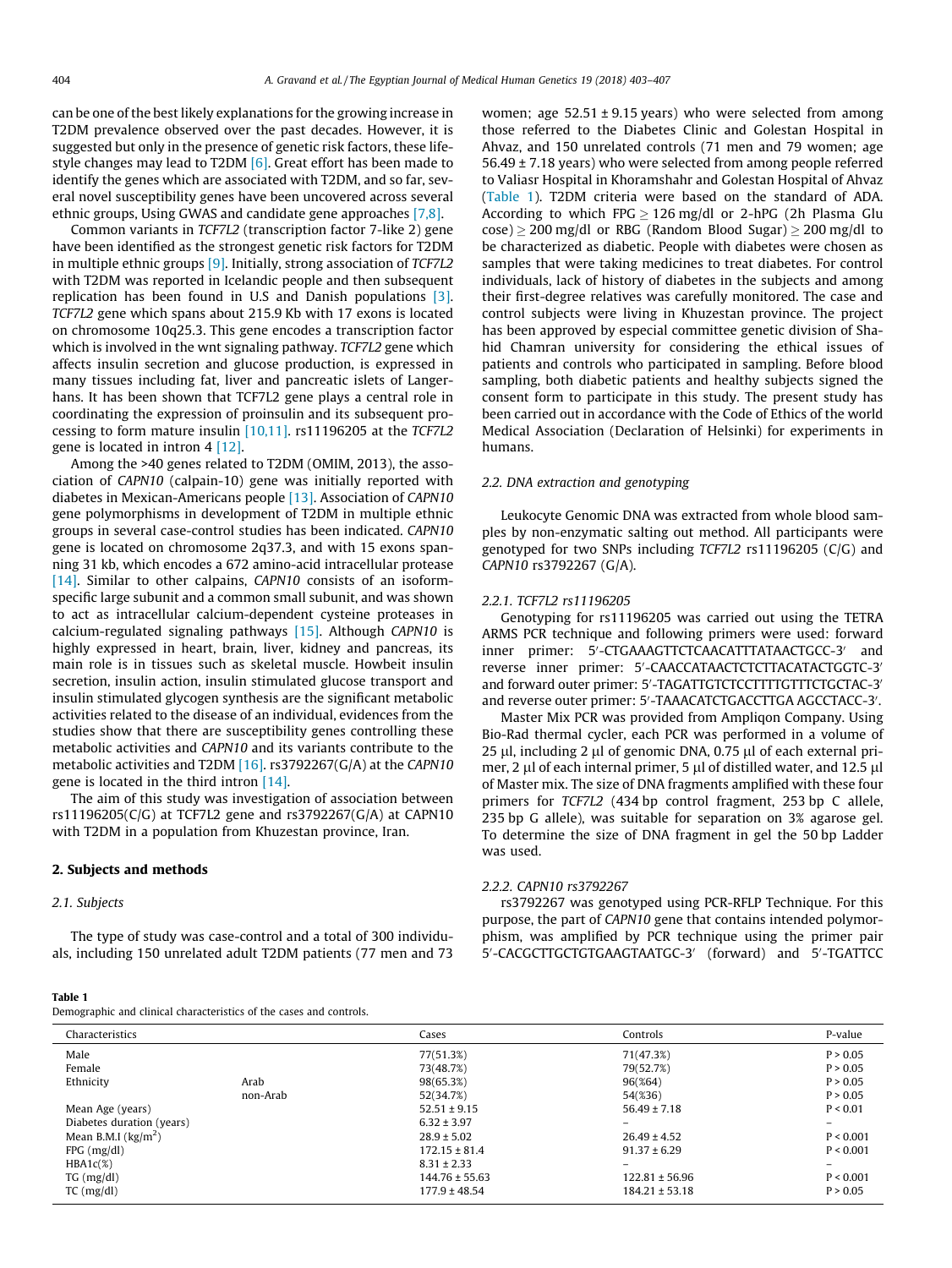CATGGTCTGTAGCAC-3' (reverse). PCR amplification was performed using the following reagents: 1.5 *ul* of genomic DNA, 0.75 ul of each primer, 9.5 ul of distilled water, and 12.5 ul of Master Mix. PCR amplification of CAPN10 gene produced a 141 bp DNA fragment. In order to confirm the PCR amplification, gel electrophoresis (1/5% agarose gel and DNA safe stain) was done. For RFLP analysis 8  $\mu$ l of PCR product was digested by 4U of a restriction enzyme Mph1103I (Fermentas) at 37  $\degree$ C for 16 h in 20 µl reaction mixture that contained 10x Buffer R.

The G-allele was not cleaved by Mph1103I and gave a 141 bp band and the A-allele was cleaved into two bands 118 and 23 bp. It should be noted that the 23 bp fragment cannot be seen due to its small size in the gel. The digested products were separated by running on 2/5% agarose gel with DNA size marker of 50 bp and observed using a UV transilluminator.

#### 2.3. Statistical analysis

All statistical analyses were performed using SPSS v.16.0 software. Data for continuous variables were expressed as mean ± stan dard deviation (SD). The differences in continuous data between T2DM patients and control participants were assessed using Mann-Whitney test. Categorical data such as allele and genotype frequencies are shown as number (percentage) and analyzed by  $x<sup>2</sup>$  test. For evaluating of association of TCF7L2 rs11196205 and CAPN10 rs3792267 polymorphisms with T2DM, Odds Ratios (ORs), 95% confidence intervals (95% CIs) and corresponding P values were calculated using logistic regression. P < 0.05 was considered statistically significant.

Variables with normal distribution are presented as mean ± SD or percentage, p values <0.05 are considered as significant. BMI: body mass index, FPG: fasting plasma glucose, HbA1c: hemoglobinA1c, TG: triglyceride, TC: total cholesterol.



Fig. 1. Agarose gel electrophoresis (3%) of PCR product of Tetra-Primer ARMS-PCR for TCF7L2 rs11196205.

# 3. Results

The clinical and biochemical characteristics of the participants are summarized in [Table 1](#page-1-0). Our results showed statistically significant differences for diabetes criteria between control and T2DM patients ( $P < 0.001$ ). The average age of control group was significantly higher than the average age of patients ( $P < 0.01$ ), and the mean of BMI and triglycerides were significantly higher in patient group than the control group ( $P < 0.001$ ), but there were no statistically significant differences between control and T2DM patients for sex, ethnicity (Arab and non-Arab) and total cholesterol ( $P > 0$ .05). The results of PCR product of TETRA ARMS-PCR for TCF7L2 rs11196205 and PCR amplification of CAPN10 gene and digestion results of PCR products are shown in Figs. 1–3.

To determine the association of TCF7L2 rs11196205 and CAPN10 rs3792267 polymorphisms with T2DM, we analyzed the distribution of allelic and genotypic frequencies between patients and healthy controls for both SNPs and our results revealed that there was no statistically significant differences for allele and genotype frequencies of TCF7L2 rs11196205 or CAPN10 rs3792267 polymorphisms between subjects with T2DM and non-diabetic subjects. The allele and genotype frequencies of TCF7L2 rs11196205(C/G) are shown in Tables 2 and 3. The prevalence of genotype



Fig. 2. Electrophoresis of PCR Product 141 bp for the amplification of the CAPN10 rs3792267 on 1.5% agarose gel.



Fig. 3. 2.5% agarose gel showing results for CAPN10 rs3792267 in some individuals; GG homozygote is observed as a fragment of 141 bp and AA homozygote is observed as a fragment of 118 bp and heterozygote (GA) is observed as two fragments (141 and 118 bp).

| Table 2 |                                  |  |
|---------|----------------------------------|--|
|         | Allalo froquencies of TCE712 rs1 |  |

Allele frequencies of TCF7L2 rs11196205 polymorphism in the cases and controls.

| Allele | Controls | Cases       |
|--------|----------|-------------|
|        | 150(50%) | 173(57.66%) |
|        | 150(50%) | 127(42.33%) |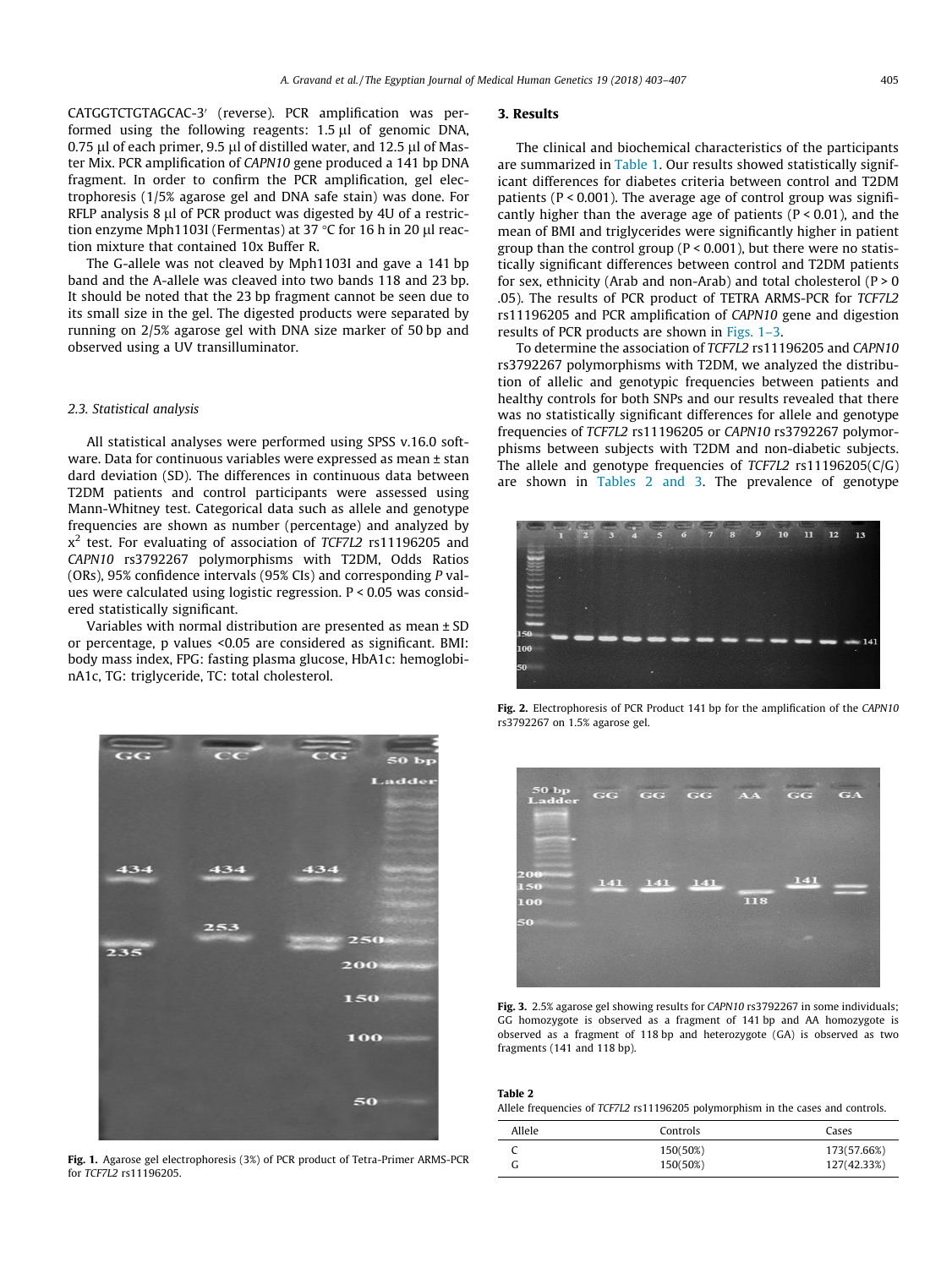|--|

| Genotype frequency of TCF7L2 rs11196205 in the cases and controls. |  |  |  |  |  |
|--------------------------------------------------------------------|--|--|--|--|--|
|                                                                    |  |  |  |  |  |

| Genotype | Controls   |             |              | Cases      |             |              |
|----------|------------|-------------|--------------|------------|-------------|--------------|
|          | Total (N%) | Female (N%) | Male $(N\%)$ | Total (N%) | Female (N%) | Male $(N\%)$ |
| CC       | 28(18.66%) | 12(8%)      | 16(10.66%)   | 48(32%)    | 25(16.66%)  | 23(15.33%)   |
| CG       | 94(62.66%) | 56(37.33%)  | 38(25.33%)   | 77(51.33%) | 35(23.33%)  | 42(28%)      |
| GG       | 28(18.66%) | 11(7.33%)   | 17(11.33%)   | 25(16.66%) | 13(8.66%)   | 12(8%)       |

#### Table 4

Allele frequencies of CAPN10 rs3792267 polymorphism in the cases and controls.

| Allele | Controls                  | Cases                     |
|--------|---------------------------|---------------------------|
|        | 233(77.66%)<br>67(22.33%) | 245(81.66%)<br>55(18.33%) |

frequencies of CC, CG and GG were respectively 48(32%), 77 (51.33%) and 25(16.66%) in diabetic and 28(18.66%), 94(62.66%) and 28(18.66%) in control groups. By general comparison between genotypic frequencies of cases and controls, a significant difference was seen  $(X^2 = 7.12, df = 2, P-value = 0.028)$ . But in the logistic regression analysis, considering GG genotype as a basis, the following results were obtained for genotype CG: OR = 0.92, 95%CI = (0.5– 1.7), P-value = 0.79 and for genotype CC the following results were obtained: OR = 1.92, 95%CI = (0.94–3.92), P-value = 0.07. the frequencies of C and G alleles in patients with diabetes were 57.66% and 42.33%, respectively, and in the healthy subjects was 50% for each of the alleles  $(95\%CI = 0.99 - 1.88, OR = 1.36, P-value = 0.06)$ . So, there was no very significant difference between the two groups. The allele and genotype frequencies of CAPN10 rs3792267(G/A) are shown in Tables 4 and 5. According to the findings of Table 5, CAPN10 rs3792267 genotype frequencies were 60%, 35.33%, and 4.66% in control group and 66%, 31.33%, and 2.66% in T2DM patients for GG, GA, and AA, respectively. In a general comparison between genotypic frequencies of cases and controls, the difference was not significant  $(X^2 = 1.61, df = 2, P-value = 0.45)$ . Also in the logistic regression analysis, considering AA genotype as a basis, the following results were obtained for genotype GG: OR =  $1.93$ ,  $95\%$  CI =  $(0.55-6.8)$ , P-value =  $0.31$  and for genotype GA: OR = 1.55, 95%CI= (0.43–5.64), P-value = 0.5. The prevalence of G and A allele frequencies in diabetic subjects, were respectively 81.66% and 18.33% and in the controls were 77.66% and 22.33% ( 95%CI = 0.86–1.91, OR = 1.28, P-value = 0.2). These results don't show significant difference between the two groups.

## 4. Discussion

In the present study, we examined the association of TCF7L2 rs11196205 and CAPN10 rs3792267 polymorphisms with T2DM in Khuzestan Province, Iran using a case-control method. TCF7L2 gene plays a key role in the homeostasis of glucose and beta cell function [\[3\].](#page-4-0) The association of TCF7L2 variants with T2DM has been reported by many studies in different populations [\[17\].](#page-4-0) However, some studies have reported weak or no association with this disease, mainly in Asian populations [\[18–20\].](#page-4-0) In all GWAS that has been done, TCF7L2 gene clearly showed the largest effect size with

| Table 5                                                           |
|-------------------------------------------------------------------|
| Genotype frequency of CAPN10 rs3792267 in the cases and controls. |

an odds ratio of 1.37 and according to meta-analyses that were conducted by Florez and also Cauchi et al., the TCF7L2 gene is a strong susceptibility gene for T2DM in different ethnic groups [\[17,21,22\].](#page-4-0) In our study on TCF7L2 rs11196205(C/G) polymorphism, the frequency of CC genotype in patient group was higher than healthy group, while frequency of CG and GG genotype in healthy subjects was higher than the patient group. Also, frequency of C allele was higher in the patient group. But in general, contrary to the results of many studies conducted in other populations, TCF7L2 rs11196205 did not show significant association with T2DM in population of Khuzestan province. This is the first report of association study of TCF7L2 rs11196205 polymorphism with T2DM in Iran. Doing a cross-national research with larger sample sizes would help us to achieve a more accurate result.

CAPN10 was the first T2DM candidate gene identified through genome-wide screening and positional cloning [\[23,24\].](#page-4-0) Specific CAPN10 variants, such as rs3792267 reportedly confers increased risk of T2DM in some populations  $[25-31]$ . But the association of CAPN10 rs3792267 with T2DM in some other studies has not confirmed [\[14,32–36\].](#page-4-0)So far, two studies have been conducted on the association of rs3792267 with T2DM in Iran; a study in 2012 by Bahraini and colleagues was conducted on the population of West Azerbaijan, and G allele as a risk factor for T2DM in this population was identified. In another study by Maleki and his colleagues on the Kurdish ethnicity in Ilam city in 2014, the association between rs3792267 and T2DM was not confirmed [\[37,38\].](#page-4-0) This is the first study performed on the association of CAPN10 rs3792267 with T2DM in the population of Khuzestan province from southwest Iran. In this study, CAPN10 rs3792267 did not show either allelic or genotypic association with T2DM.

# 5. Conclusion

The study of the role of genetic factors in development of heterogeneous multifactorial diseases, such as T2DM, is very complicated, because the genetic analysis of this disease, in addition to identifying and estimating the contribution of different variants in different genes that are effective, requires to understand the interactions between these genes and variants as well as their cumulative effects. our results suggested that TCF7L2 rs11196205 and CAPN10 rs3792267 polymorphisms are not associated with the risk of T2DM in Khuzestan province, Iran. The difference and diversity in results of mentioned studies and the present study may be influenced by many factors such as ethnic differences (the role and effect of genetic varieties in different ethnic groups), environmental factors and epigenetic effects, sample size, diagnostic method,

| <b>CGenotype</b> | Controls   |                 |            | Cases      |            |            |  |
|------------------|------------|-----------------|------------|------------|------------|------------|--|
|                  | Total (N%) | Female $(N \%)$ | Male (N%)  | Total (N%) | Female (N) | Male (N%)  |  |
| GG               | 90(60%)    | 55(36.66%)      | 35(23.33%) | 99(66%)    | 54(36%)    | 45(30%)    |  |
| GA               | 53(35.33%) | 20(13.33%)      | 33(22%)    | 47(31.33%) | 18(12%)    | 29(19.33%) |  |
| AA               | 7(4.66%)   | 4(2.66%)        | 3(2%)      | 4(2.66%)   | 1(0.66%)   | 3(2%)      |  |